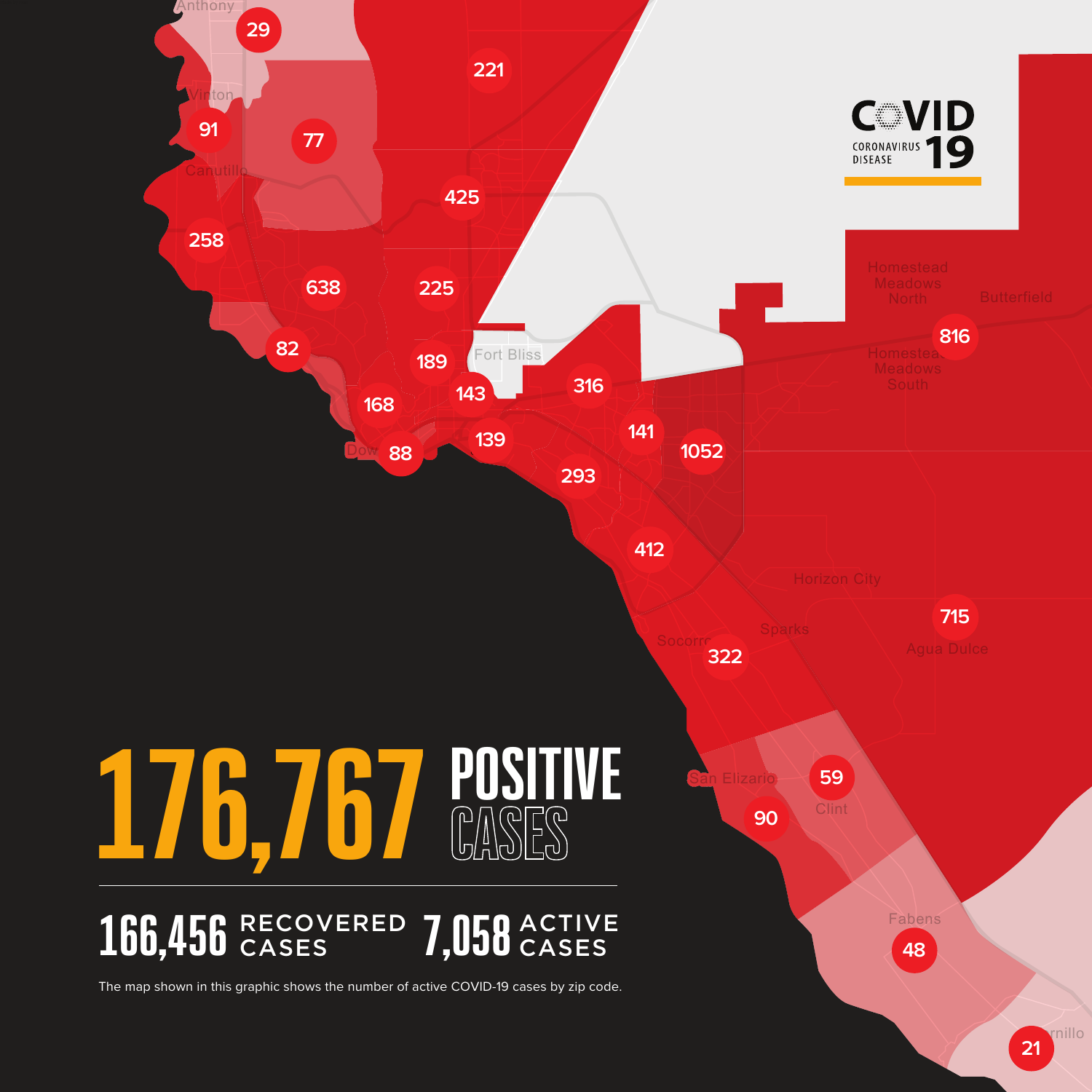## COVID-19 REP **WVID** CORONAVIRUS<sup>T</sup> **DISEASE FOR CDC WEEK 1**





**NEWLY REPORTED** —<br>П **DEATHS**



**DEATHS UNDER INVESTIGATION** 



**ROLLING 7-DAY AVERAGE POSITIVITY RATE**



**CUMULATIVE POSITIVITY RATE**



**PERCENT OF ASYMPTOMATIC**

Percentage of cumulative positive cases without symptoms

| PERSONS PARTIALLY VACCINATED          | 711,790   |
|---------------------------------------|-----------|
| <b>PERSONS FULLY VACCINATED</b>       | 578,125   |
| <b>ADDITIONAL DOSES</b>               | 150,754   |
| <b>COVID-19 VACCINES ADMINISTERED</b> | 1,440,669 |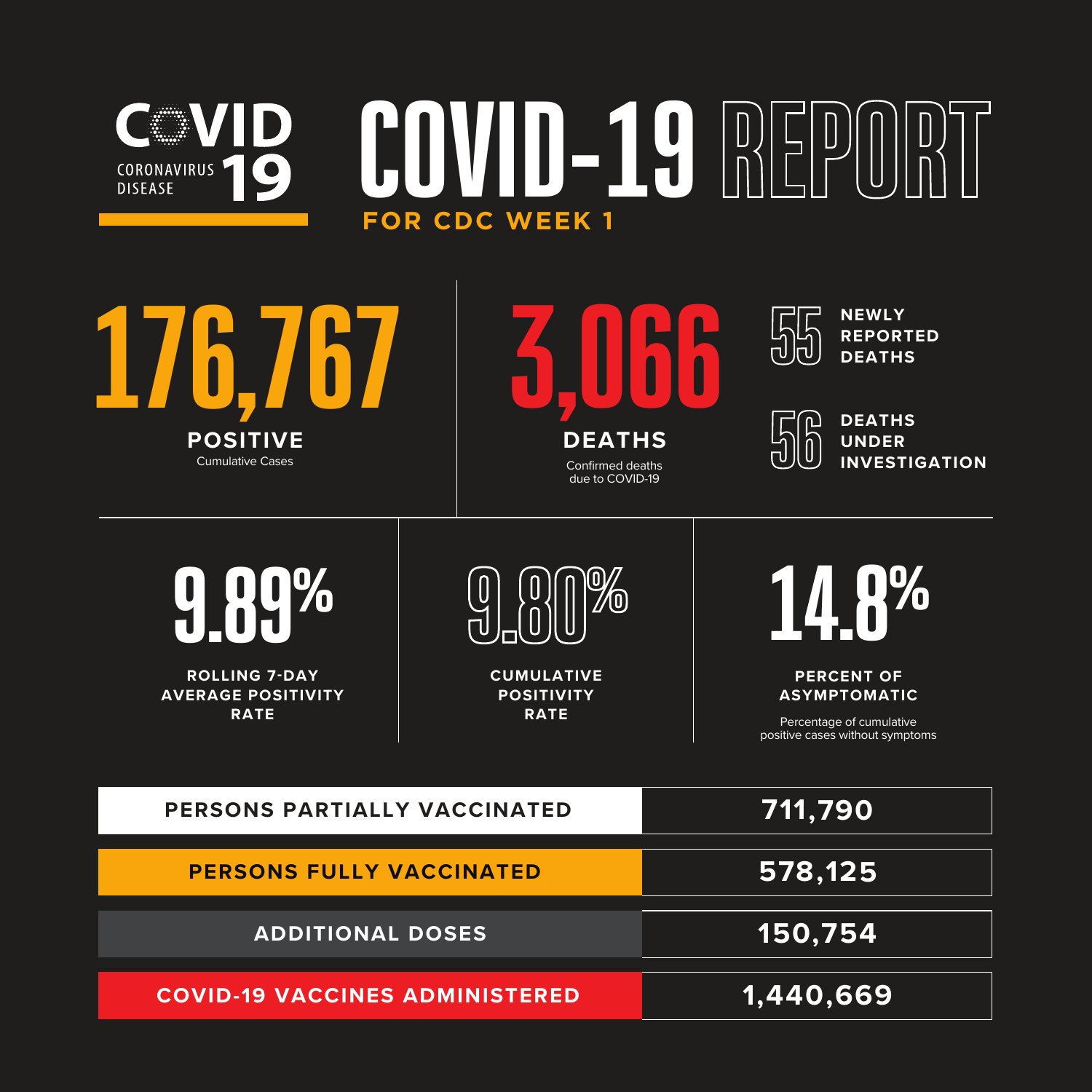## **EXAMPLE** CORONAVIRUS

## COVID-19 REPORT **FOR CDC WEEK 1**

| <b>AGE</b>            | <b>CASES</b>                   | <b>RECOVERED</b> | <b>DEATHS</b>          |
|-----------------------|--------------------------------|------------------|------------------------|
| <b>12 &amp; Under</b> | 19,128                         | 18,109           |                        |
| <b>Teens</b>          | 18,967                         | 18,252           | 3                      |
| 20's                  | 35,273                         | 33,809           | 25                     |
| 30's                  | 29,149                         | 27,939           | 61                     |
| 40's                  | 25,473                         | 24,293           | 185                    |
| 50's                  | 22,271                         | 21,120           | 390                    |
| 60's                  | 14,877                         | 13,620           | 688                    |
| 70's                  | 7,076                          | 5,977            | 752                    |
| 80's                  | 3,493                          | 2,631            | 680                    |
| 90's                  | 1,024                          | 682              | 273                    |
| 100's                 | 36                             | 24               | 9                      |
| <b>CASES</b>          | $84,201$ MALE Cumulative Cases |                  | 92,566 FEMALE          |
| <b>RECOVERED</b>      | <b>78,924 MALE</b>             |                  | 87,532 FEMALE          |
| <b>DEATHS</b>         | <b>1,835 MALE</b>              |                  | 1,231<br><b>FEMALE</b> |